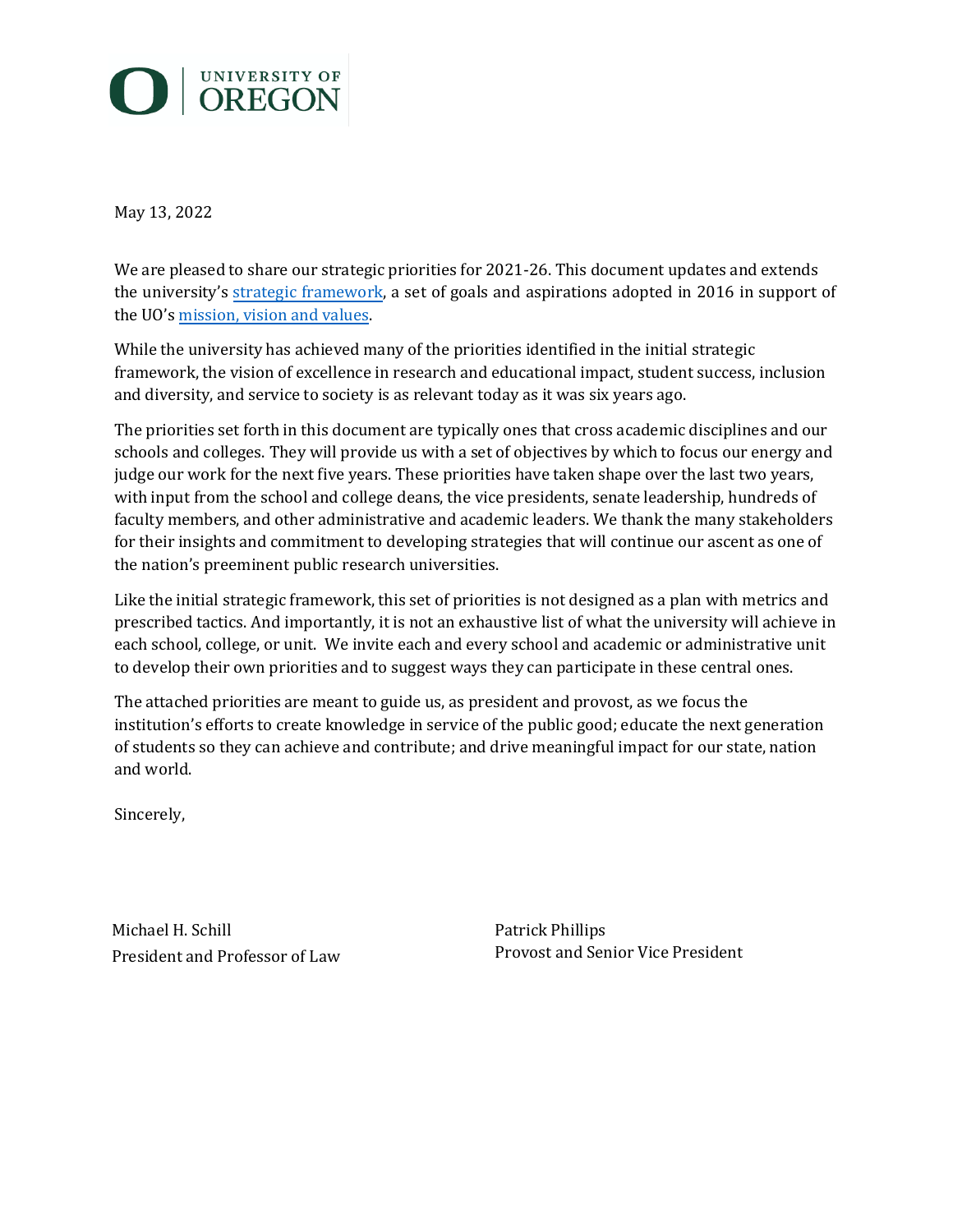

### **Introduction**

Seven years ago, the University of Oregon community set out on an ambitious journey to realize our mission in new and tangible ways. Over 60 faculty members, administrators, and staff brought bold vision, collective intellect, and focused energy to the process which resulted in the development of a mission-aligned "Strategic Framework."

#### *Mission*

The University of Oregon is a comprehensive public research university committed to exceptional teaching, discovery, and service. We work at a human scale to generate big ideas. As a community of scholars, we help individuals question critically, think logically, reason effectively, communicate *clearly, act creatively, and live ethically.*

On February 29, 2016, the President and Provost formally adopted the Strategic Framework that would guide the university from 2016 to 2021. In the six years since the Strategic Framework was adopted, together we have achieved many of its objectives. Highlighted accomplishments include:

- 1. Adopted a new budget model
- 2. Increased annual research expenditures by 28 percent
- 3. Completed an unprecedented \$3.24 billion campaign
- 4. Increased the size of the faculty
- 5. Renovated or built three residence halls
- 6. Completed over \$200 million of classroom and laboratory renovations
- 7. Acquired a building in downtown Eugene for art and design studios
- 8. Built the Lyllye Reynolds-Parker Black Cultural Center and made a series of investments in diversity, equity, and inclusion
- 9. Named a new residence hall in honor of the Kalapuya tribe and another in honor of a distinguished black alumnus
- 10. Opened Tykeson Hall, hired over 23 new academic and career advisors, and increased our four-year graduation rate by ten percentage points
- 11. Improved our IT infrastructure and services
- 12. Created new academic graduate and undergraduate programs in areas as diverse as Black studies, LatinX studies, data science, bio-engineering, and ethnic studies
- 13. Established the Knight Campus for Accelerating Scientific Impact dedicated to scientific discovery and impact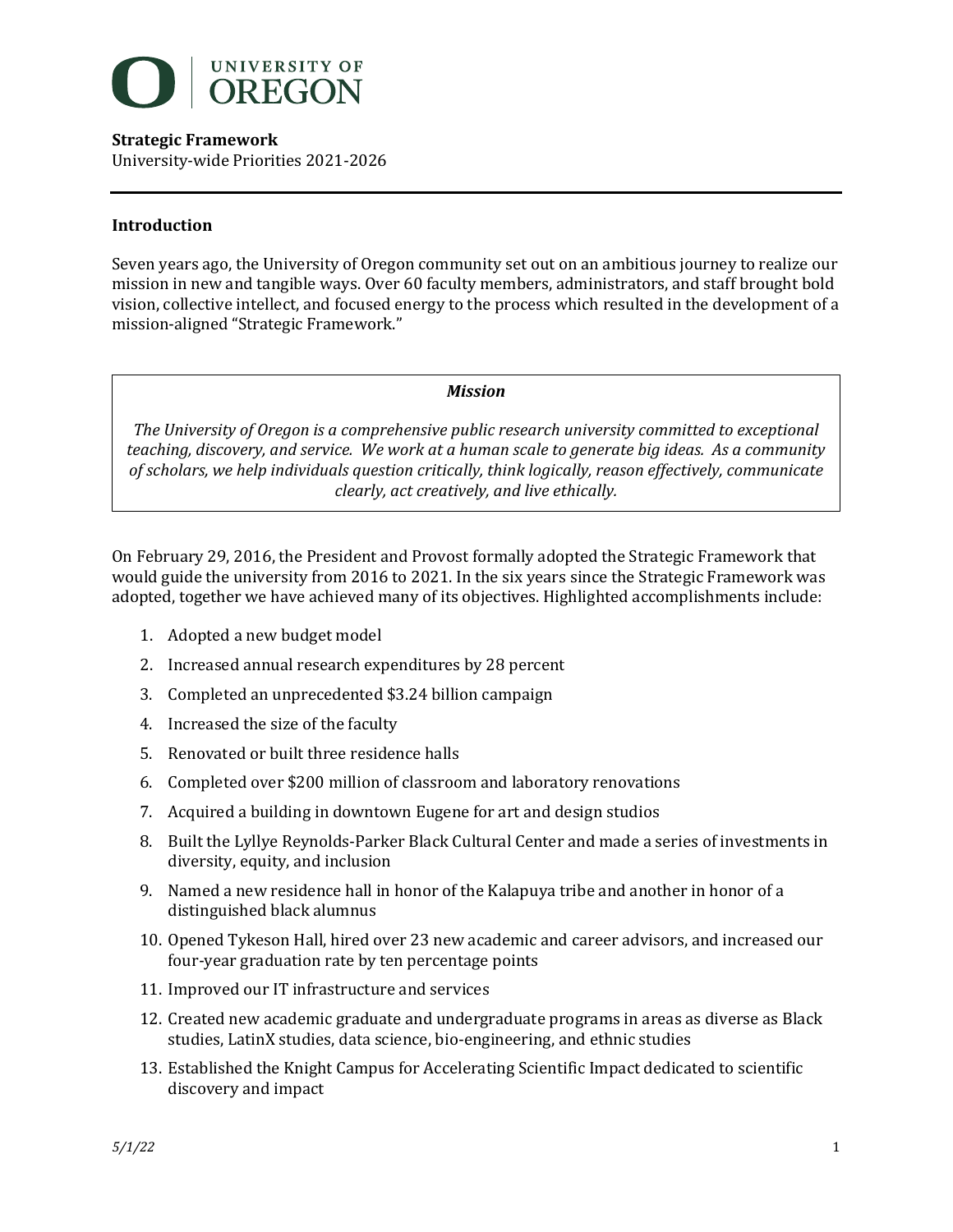

Despite our progress we still have much work to do to realize our substantial aspirations of excellence and equitable outcomes for all. For example, no matter how successful we have been in increasing retention and graduation rates, increasing student diversity, revising our curriculum, increasing our sponsored research, and renewing our physical plant, continuous improvement is required to allow us to achieve our vision of becoming one of the preeminent public research universities in the nation. Indeed, in some critical areas, we have not made nearly enough progress, such as improving career readiness among our students, adopting a data-driven approach to all aspects of our operation, and reducing disparities in achievement among our students.

Over the last several years, we, along with other universities throughout the nation, have wrestled with budget constraints, learned as we gained new insights through our nation's reckoning in the aftermath of the George Floyd murder, and developed deeper levels of resilience as we journeyed through the many twists and turns of the COVID-19 pandemic. Our community has pulled together remarkably to ensure that our mission—teaching, research, and service—has not lagged. In many ways, our experience through the pandemic has reinforced certain elements of our mission such as the importance of in-person residential education, and our use of scientific research to benefit the community and the State of Oregon.

## **The Next Five Years**

The University of Oregon is a comprehensive university rooted in the liberal arts and sciences. We are dedicated to the production of knowledge, the creation of art, music, and culture, and the transmission of these advances to future generations. Our journey of excellence continues, and our vision is as clear today as it was when we initially launched the Strategic Framework. Our progress has reaffirmed the importance of the UO as the flagship public research university within Oregon, building upon our traditional strength in research and education to play a critical role in serving the public good.

As we look to the future, we remain committed to our mission and the vitality of our Strategic Framework, a set of goals and aspirations that are as relevant today as they were six years ago. Therefore, we will continue to operate under the existing framework for the next five years.

#### *Vision*

We aspire to be a preeminent and innovative public research university encompassing the *humanities and arts, the natural and social sciences, and the professions. We seek to enrich the human condition through collaboration, teaching, mentoring, scholarship, experiential learning, creative inquiry, scientific discovery, outreach, and public service. We are committed to the principles of equity, inclusion, and diversity in everything we do.*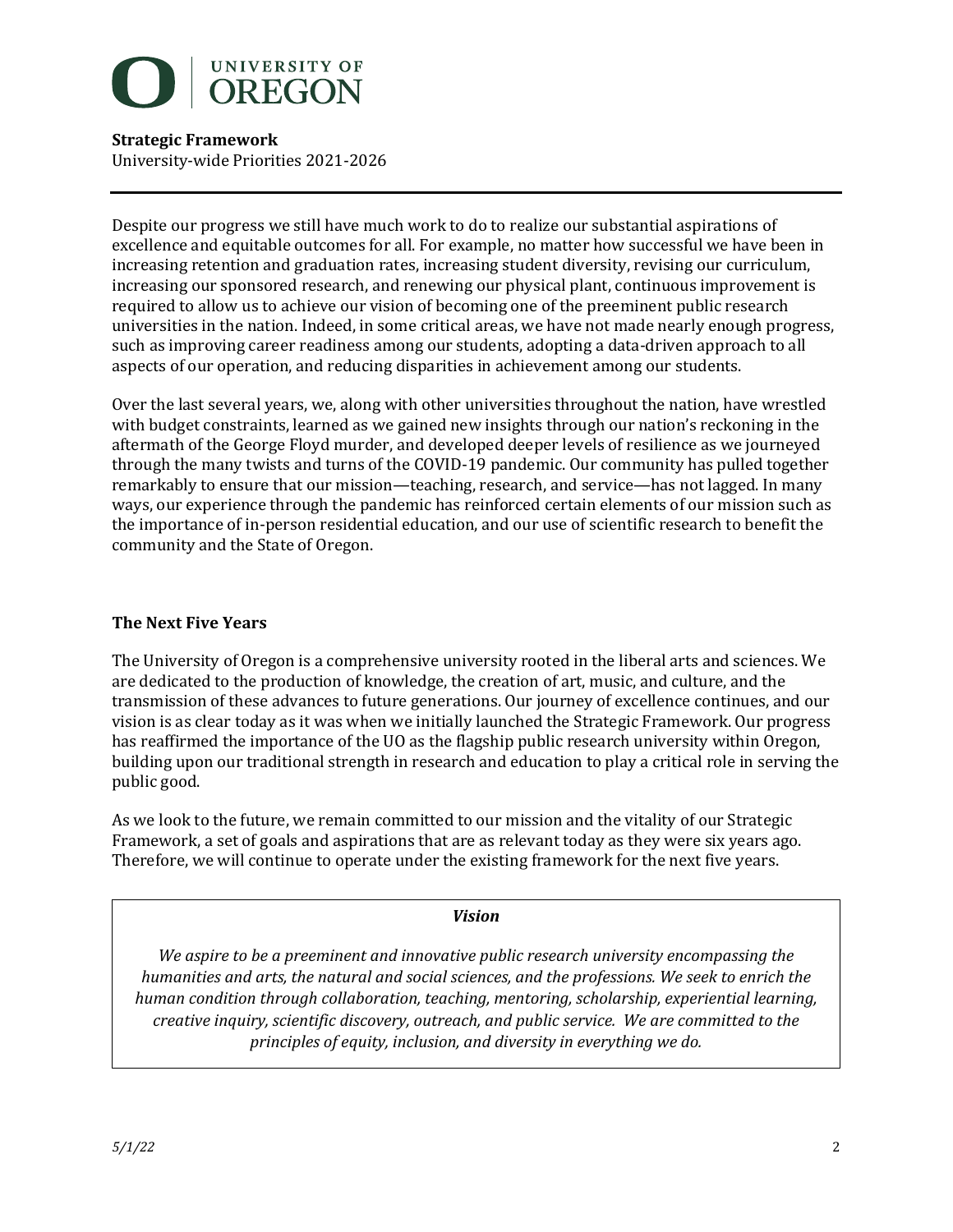

As we adapt the Strategic Framework to its next stage of development, we will continue to build our strengths and our outcomes. We will deepen our resolve of being a world-renowned research institution devoted to student care and success, furthering knowledge, and striving to make positive societal impact. We will expand and nurture initiatives which directly address local, regional, and global challenges. We will pursue diversity, equity, and inclusion in each of our many departments, offices, and academic programs. We will achieve our goals by leveraging strengths and talent *across* disciplines, schools, colleges, centers, and institutes as a platform for furthering community impact, educational access, research advancement, and faculty development.

In this update to the Strategic Framework, we identify a set of university objectives that the President and Provost will focus their attention on over the next five years. Each of these objectives will require the effort and creativity of faculty and staff in more than one school or college. A healthy university committed to continuous improvement relies upon *both* the central university *and* its schools, colleges, and other academic units to take the lead on furthering academic progress. The central university—typically through the President and Provost—facilitates and/or leads efforts that span more than one unit. These typically include interdisciplinary academic initiatives that require the coordination and cooperation of more than one school or college as well as those student- or service- oriented activities that involve the whole campus. This document will focus on these objectives.

Importantly, this is not an exhaustive list of what the University of Oregon will seek to accomplish over the next five years. Indeed, university-wide or central administration-led initiatives are only one part of our strategy for the future. Each of the schools and colleges, and each of the departments within schools and colleges, need to identify strategic objectives of their own and work toward their fulfillment. These will largely be led by the deans, department heads, and museum directors. Support for these unit-based strategies may include seed grants from the central university, unit fundraising from alumni and friends, and faculty allocated through the annual institutional hiring plan process led by the Provost similar to what we have done with the new School of Global Studies in the College of Arts and Sciences, the Center for Science Communication Research in the School of Journalism and Communication, the Business Law Program in the Law School, and Urbanism Next in the College of Design.

## **University-wide Research and Curricular Initiatives**

The University of Oregon will focus on a set of research and curricular initiatives that bring together strengths from multiple parts of the university. By bringing together faculty from different disciplines, we will generate new knowledge and prepare our students for careers that require training in multiple knowledge domains. A common thread that informs all of our initiatives is a focus on *impact* and *excellence* as well as a commitment to equity and inclusion. As a leading public research university, we are committed to doing research that benefits our state, the nation, and the world. We will have the most impact if we engage those parts of the university with the greatest potential for achieving this impact.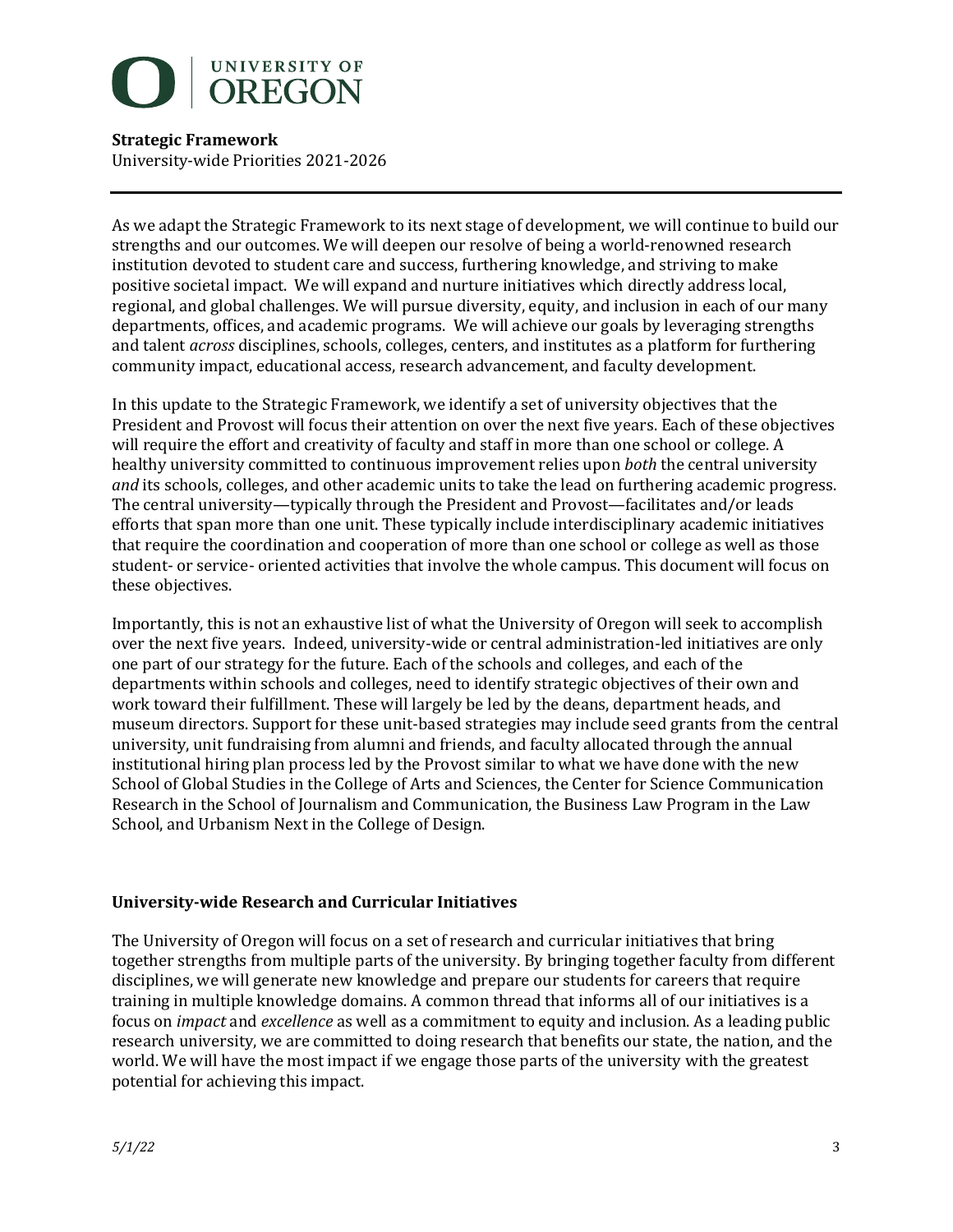

#### **1. Environment**

We are in the midst of unprecedented and transformative environmental change. We face a set of related and integrated challenges – the effects of global climate change, the impacts of structural racism, increased economic insecurity, and the public health fallout from a global pandemic. The University of Oregon has long been associated with environmental research, pedagogy, and activism. We have distinctive strengths in the study of environmental protection, clean energy, global warming, and environmental equity. Today, perhaps more than at any time in our history, our work in this area is vital. Climate change is one of the greatest challenges our nation and the world must confront in the coming years.

In 2020, the Provost brought together a faculty steering committee to focus on how our teaching and research program could address current environmental issues facing our nation, provide curricular and experiential opportunities for our students, all the while keeping a focus on equity. The steering committee has identified several areas of particular strength and impact within the university including energy and decarbonization, natural hazards and resilience, natural climate solutions, and sustainability and the designed environment. Sufused throughout these topics are concerns for environmental equity. We are poised to implement new degree programs and research support systems that will address student interest and have impacts on environmental policy and mitigation strategies in Oregon and beyond.

## **2. Faculty Diversity**

The aftermath of the George Floyd killing re-focused the nation and the University of Oregon on the gaping inequality among different racial groups in the United States and the need to ensure that our educational programs are diverse and inclusive. The university has established initiatives to increase faculty diversity and expertise in racial disparities and social justice, new academic programs in LatinX studies, Indigenous Studies, and Black Studies, and renewed focus on distinguished research activities in this area. In the next five years of the Strategic Framework, we commit ourselves to redoubling our efforts to hire diverse faculty throughout the institution—particularly in areas where they are most conspicuously absent like business and the sciences—and to faculty retention.

## **3. Data Science**

The sophisticated analysis of large and varied data sets is transforming society and scholarship within universities leading to breakthroughs in understanding and the ability to improve our citizen's health and wellbeing. Today, facility with data is a prerequisite to many, if not most, jobs and necessary for our students to actively participate in our democracy. The Data Science Initiative will hire faculty in disciplines throughout the university who employ sophisticated methods to analyze data. The domains of focus thus far include accounting, biology, earth sciences, economics, education, English, geography, linguistics, marketing analytics, physics, and sociology.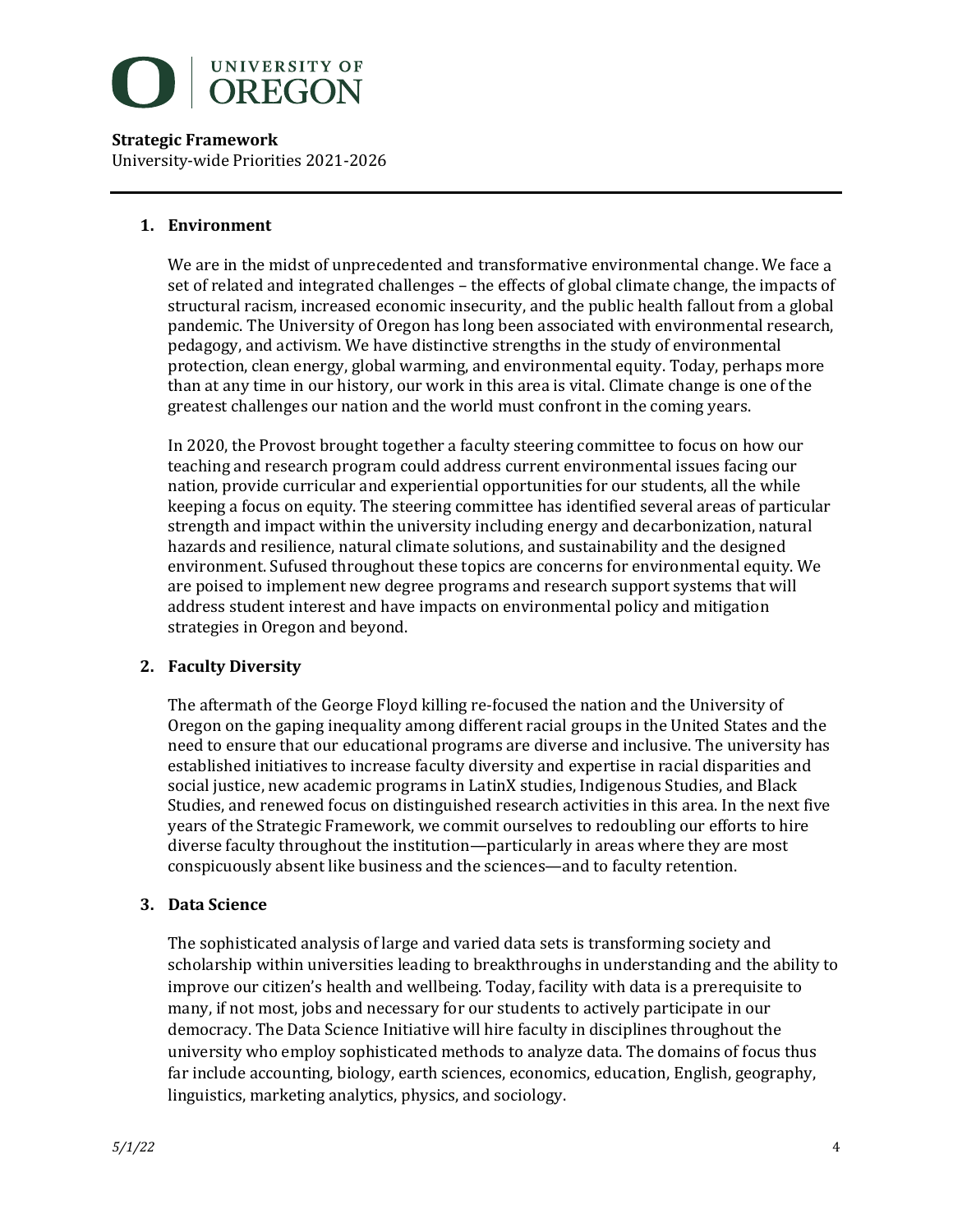

> An undergraduate program which began in fall term 2020 has 85 students in its first two cohorts and has served 271 students in DSCI 101, an introductory gen ed course required for entry into the major. In addition, a new joint research center on biomedical data science has been formed with Oregon Health Sciences University (OHSU), with a focus on cancer prevention and cures.

# **4. Phil and Penny Knight Campus for Advancing Scientific Impact**

In 2020, the Knight Campus opened with a new state-of-the-art scientific research building. The Knight Campus has already hired 13 tenure-related faculty members. An additional 78 faculty members from departments as diverse as biology, chemistry, and philosophy have joined as associate or affiliated faculty.

The mission of the Knight Campus is to fast-track scientific discoveries into innovations that improve the quality of life for people in Oregon, the nation, and the world. Thus far the Knight Campus has established research priorities in the following areas: bioengineering, materials for biological applications, precision medical technologies, complex biological systems, and synthetic biology/molecular engineering.

The Knight Campus recently received a second \$500 million gift from Phil and Penny Knight which will allow it to add a second research building and at least 17 additional tenurerelated faculty members. It has also been the recipient of a \$35 million grant from the Wu-Tsai Foundation that will link the Knight Campus, the Human Physiology Department, and Athletics in a research project on human performance.

The Knight Campus has also begun a joint bioengineering PhD program with Oregon State University. This is the first engineering degree at the University of Oregon and will be expanded over the next five years. In addition, the University Senate, Board of Trustees, and the Higher Education Coordinating Commission (HECC) have approved a new undergraduate degree in bioengineering which will be implemented as the Knight Campus builds its faculty.

# **5. Sport and Wellness**

The Sport and Wellness Initiative will extend the University of Oregon's already strong reputation and leadership in the field. Through this initiative, we will establish ourselves as global leaders in the sport business, marketing, communication, human performance and wellness industry and set the global research agenda in this set of fields. We will pursue the discovery of valuable research outcomes that will translate into meaningful and positive health impacts for the state of Oregon and the world. We will also contribute insights into the economics, business, law, and culture of the global sports industry.

 $5/1/22$  research that recognizes the integrated nature of sport and wellness fields and innovate  $5/1/22$ The University of Oregon will also deliver a new model of transdisciplinary education and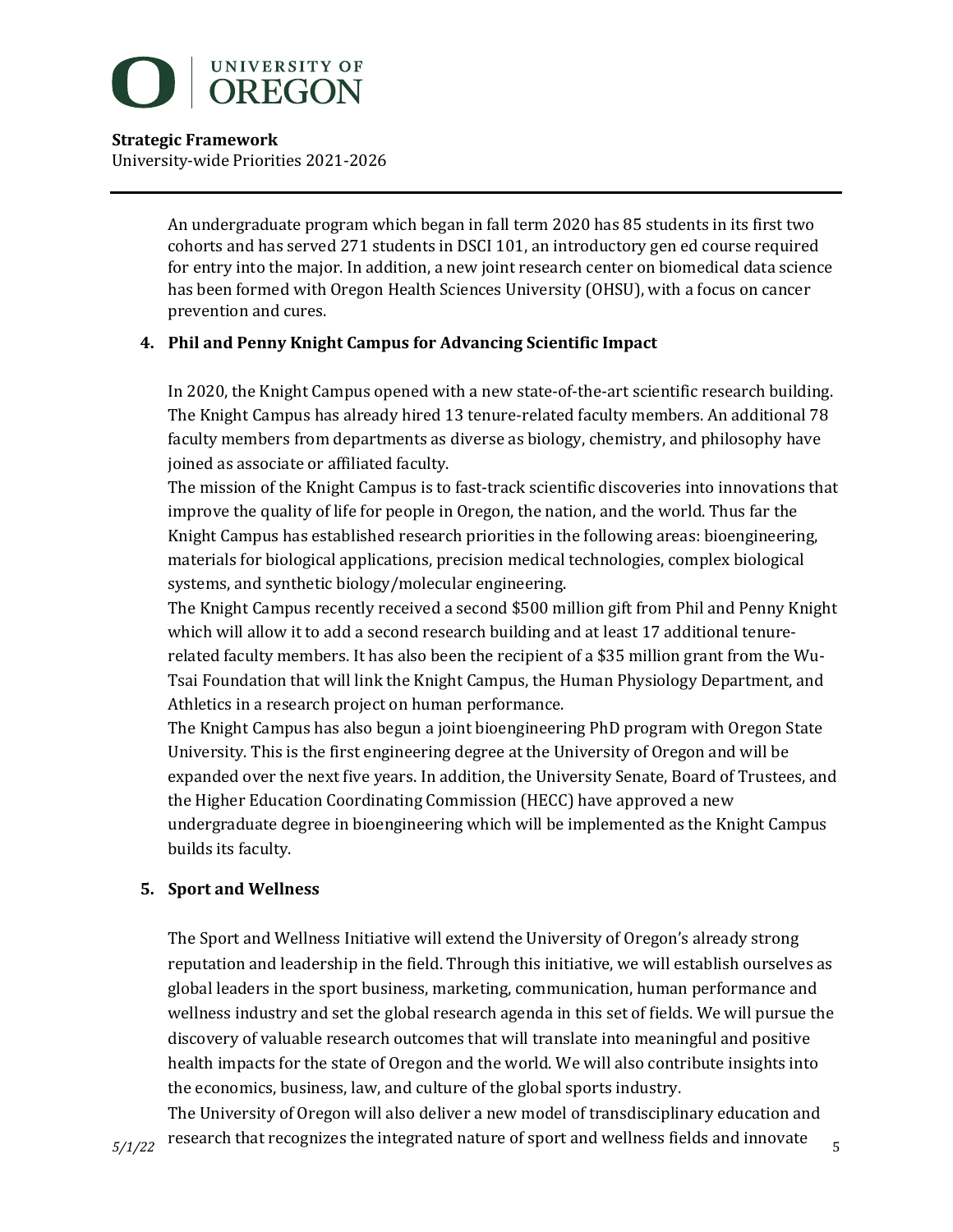

> academic experiences for the next generation of leaders. Our programs, courses, research, and partnerships will be structured to address complex sport and wellness problems, examine issues of race in both intercollegiate and professional sports, and attract students from every corner of the globe.

# **6. The Ballmer Institute for Children's Behavioral Health**

The pandemic has accentuated the already severe mental health crisis facing young people in the United States—a crisis that disproportionately affects persistently underserved children and has led to growing levels of depression, anxiety, and, in some cases, suicide. We recently announced The Ballmer Institute for Children's Behavioral Health at the University of Oregon, supported by a \$425 million philanthropic contribution from Steve and Connie Ballmer.

The Ballmer Institute will help countless youth in the state and ultimately the nation by addressing the shortfall of trained behavioral health professionals. Led by two of the highest ranked units in our university—the Psychology Department and the College of Education we will hire 25 new faculty members, begin a certificate program in behavioral health for teachers in the Portland area, and launch a four-year bachelor's degree program to train University of Oregon students to provide mental health services in K-12 schools. We will promote diversity both in our hiring of faculty and in our selection of students so that these future school-based professionals will look like the populations they serve.

The Ballmer Institute will also engage in clinically based research on what interventions are most effective in promoting good behavioral health among our young people.

## **7. Innovation and Entrepreneurship**

One of the ways the University of Oregon can serve the State of Oregon is to create new businesses to bring innovations to market and to generate economic activity and jobs for Oregonians. We have a rich legacy of innovation, stretching back to the university's founding in 1876 and the emergence of Nike in the 1960s, and extending to contemporary research-based spinouts in fields ranging from education to materials science.

Knight Campus faculty, working with our basic scientists, the vice president for research and innovation, and others will increasingly develop and monetize intellectual property created by faculty and researchers at the university. These efforts will include joint ventures with private companies and the creation of investment funds (both philanthropic and equity) to enable faculty and graduate students to bring their ideas to market, form companies, and thereby impact society. In addition to directly adding to the economic output of the state through company formation, one of the most important things we will do is to educate a new generation of entrepreneurs.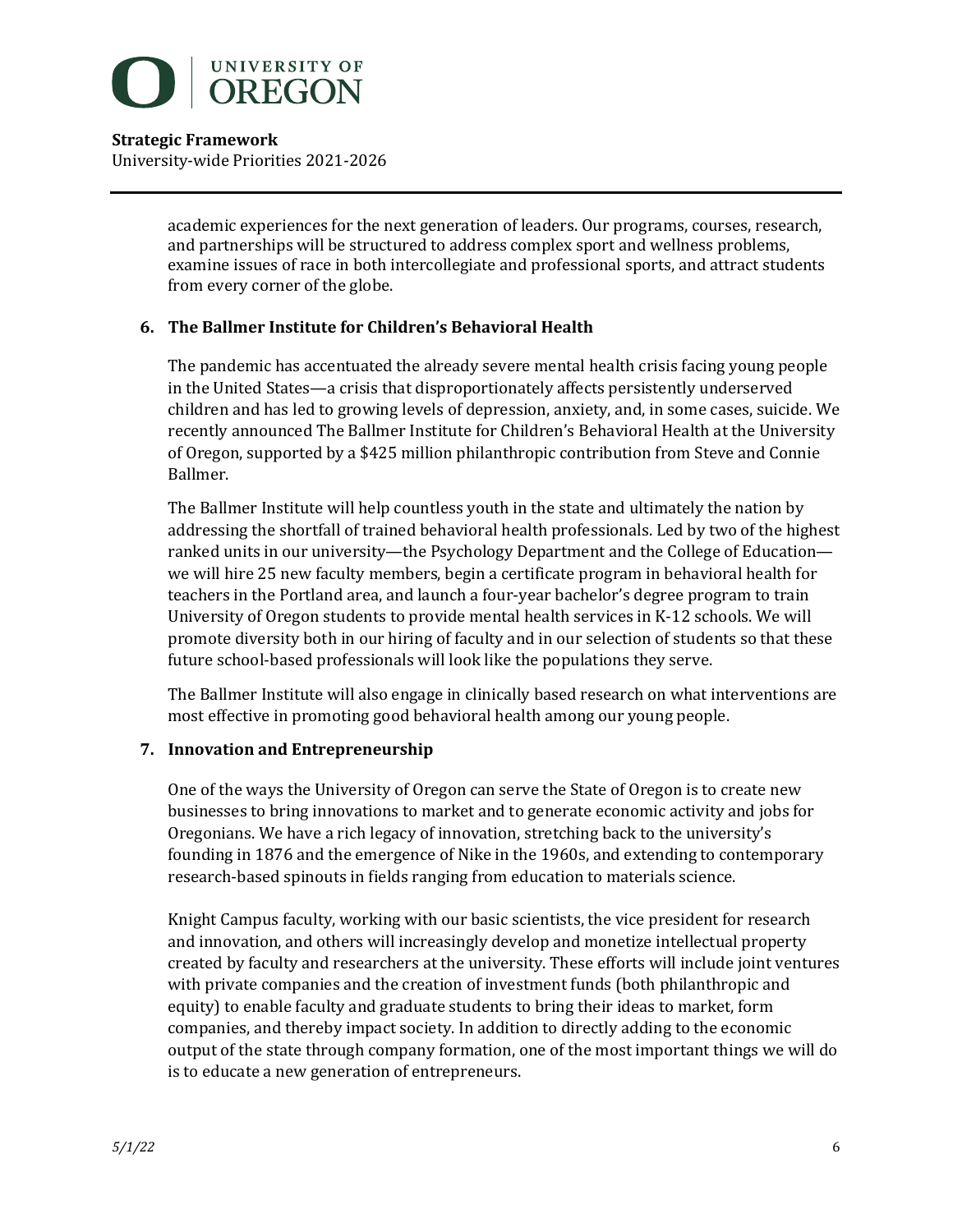

### **8. Global Studies and Languages**

As the world struggles with a health pandemic, racial reckoning, climate change, and the rise of authoritarianism, the need for people who can think, communicate, and collaborate across cultures and nations has never been greater. These major societal issues inherently transcend borders and are global. They also require individuals who are adept in approaching problems and solutions from multiple and interdisciplinary perspectives and who can communicate and collaborate across diverse cultures and peoples.

The new School of Global Studies and Languages within the College of Arts and Sciences provides an opportunity to draw on diverse strengths in languages and social sciences at the UO to provide new training and career opportunities for students and support for innovative research among faculty. To date, the faculty have articulated a clear vision of what the school can become and the central administration have committed substantial resources curricular innovation, international engagement, and new facilities that will allow the school to create a clear identity and base of operations within Friendly Hall. Next steps involve hiring a new director for the school, implementation of new curriculum and hiring of new faculty.

#### **Student Success**

There is no goal more important to our university and the State of Oregon than educating our students and launching them into productive lives. The university has defined student success as follows: "Our students will graduate from the University of Oregon having had a positive experience, and will be well educated, socially responsible and career ready." Over the next five years, we commit ourselves to make further progress on timely graduation for all students and on career readiness. In furtherance of student success we will also pay attention to and continue to enhance services for students whose performance is threatened by mental health issues.

## **1. Timely graduation**

One of the principal objectives of the 2016 Strategic Framework was an expansion of advising and the removal of barriers to timely graduation. The value of a college degree has increased dramatically in recent years. Failure of students to graduate on time, or sometimes at all, is extraordinarily costly to our students and their families and represents a waste of public resources.

The opening of Tykeson Hall, and the investment by the university in 23 new academic advisors, contributed to an 11.4 percentage point increase in the four-year graduation rate to 61.3% in 2019. The pandemic, the economic distress accompanying the pandemic, and the university's adoption of remote education for much of the 2020-21 school year has taken its toll on timely graduation. According to the most recent data, the graduation rate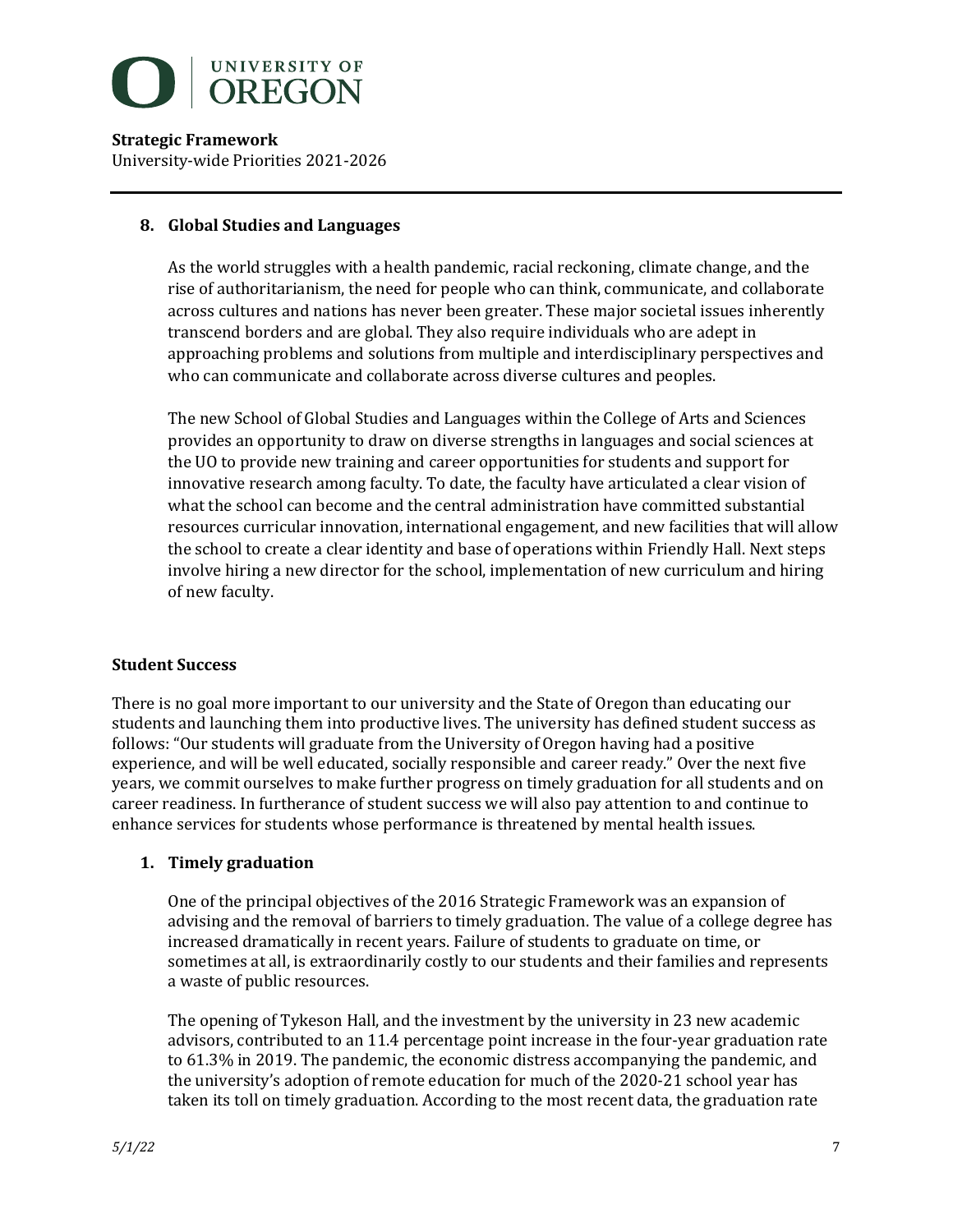

> has fallen to 59.3% (for the class that matriculated in 2017). The retention rate for first time, first year students, however, has increased from  $84.2\%$  to  $87.2\%$ .

Disparities in graduation rates exist between the university's white student population and its under-represented students. Among whites, the four-year graduation rate is 61.5%. The corresponding rates for Black, Latino, and Native American/American Eskimo students are 51.4%, 50.4%, and 50%, respectively. Socioeconomic disparities in timely graduation also exist: Among Pell Eligible students, the four-year graduation rate is 51.7%; among non-Pell Eligible students it is 61.7%.

The university will focus on two objectives with respect to timely graduation. First, we will recover the two percentage point pandemic-related loss in four-year graduation rates and push the rate even higher than our record of 61.3%. Second, we will work to reduce the disparities between under-represented student graduation rates and white graduation rates. We will also reduce or eliminate disparities between lower income and firstgeneration students, and the rest of our students. It is simply unacceptable for these disparities to continue, and their elimination is the top priority of our student success and equity efforts. To make this happen, we will focus on intensive advising, efforts to achieve inclusion, financial aid, and the hiring and retention of historically under-represented faculty and staff.

## **2. Career Readiness**

One of the primary outcomes students and parents, alike, seek from a college degree is a career, preferably one that is fulfilling to them and allows them to live comfortably. Indeed, the building of Tykeson Hall was informed by the belief that academic advising should be paired to career advising and experiential activities like internships and research assistantships. Despite some improvements in focus and impressive projects like the Portland Internship Experience and several internal internship opportunities, we need to do more to successfully launch our students and ensure opportunities are available to all students regardless of their race, income, or other characteristics. This effort will require the cooperation of the Career Center, Undergraduate Education and Student Success, Residential Life, and the University of Oregon Alumni Association. It will also require the investment of resources for career advisors, paid internships, and staff to connect students to internship opportunities and other forms of experiential learning. We anticipate our efforts to promote career readiness will make good use of our new Portland campus.

## **Diversity, Equity, and Inclusion**

Built into virtually all of these initiatives is a concern for diversity, equity, and inclusion. While our Class of 2025 is more diverse than any class before it, we have not made significant progress in recruiting Black and Native-American students. With our existing and projected growth of LatinX students, we will examine how we can achieve "Hispanic Serving Institution" status in the next five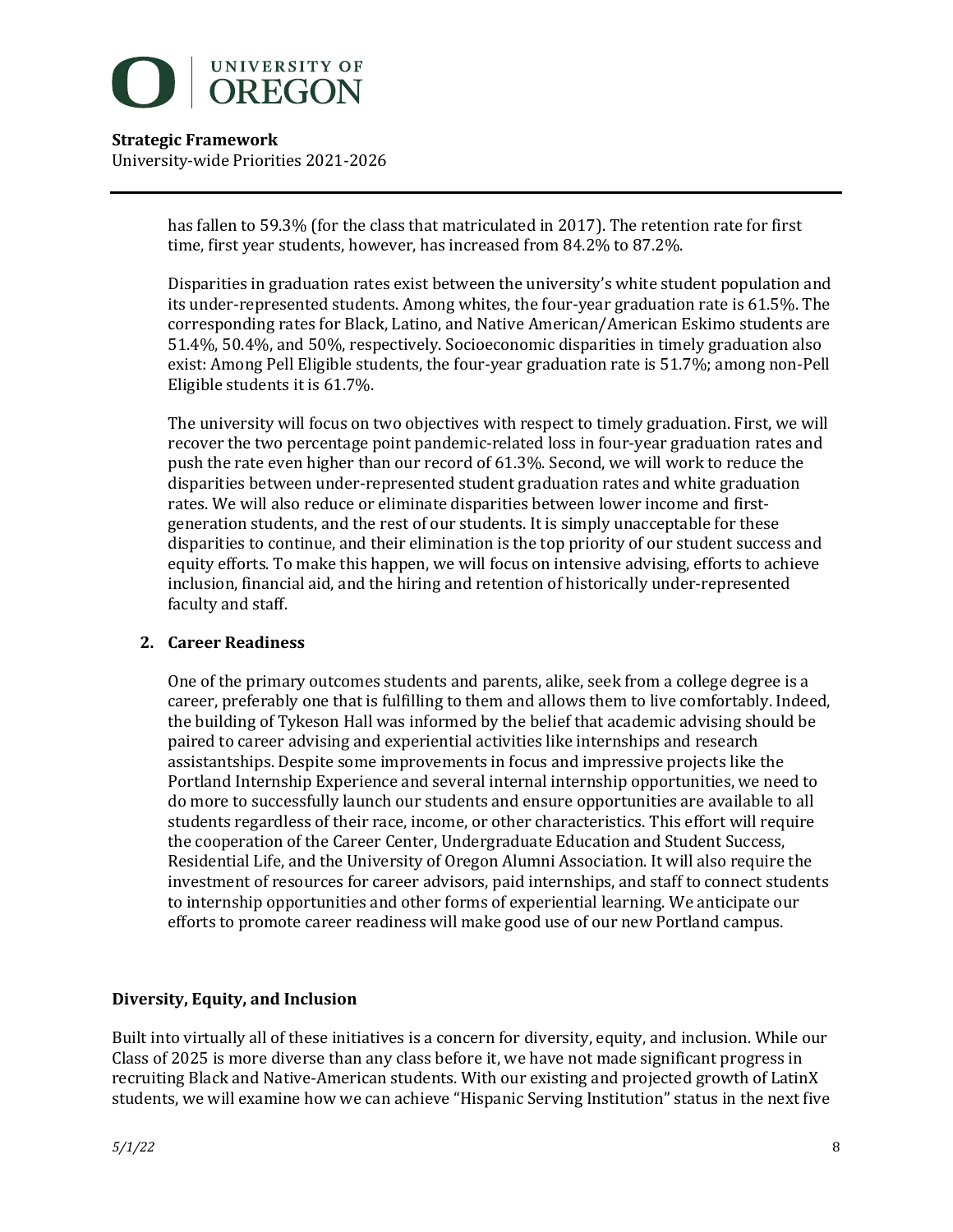

to ten years. We also need to strengthen our efforts to recruit and retain first-generation students. And, with the recent decline of international students at the university, we need to broaden our outreach to international students throughout the world.

We also need to increase our faculty and staff of color. It is not enough to simply hire diverse faculty and staff and think the job is over. Instead, we need to focus simultaneously on retention. Creating community and improving the campus climate to ensure everyone feels welcome at the University of Oregon is essential to this effort. The 2022 Climate Survey for UO Employees is a step toward achieving this goal. The results of the survey will inform future efforts.

Over the past seven years, we have experienced a rapid decline in our international student population. These students—from all over the world—contribute to diversity and globalism on campus. We will be stepping up efforts to recruit international students—undergraduate and graduate—and supporting them during their time at the University of Oregon.

## **Portland**

The purchase of the campus in Northeast Portland formerly used by Concordia University presents extraordinary opportunities for the University of Oregon. The highest priority is to establish the campus as the home of the Ballmer Institute. Second, the university will transition programs currently operated out of the White Stag Building in Old Town to the new campus. The university will also engage in a planning effort with deans, administrators, and faculty to determine what other programs could be located on the campus. The opportunities are endless and include new degree programs proposed by our schools and colleges, internship programs, continuing education, and pipeline initiatives.

## **Scholarships and Financial Aid**

Scholarships and financial aid are essential for the university to achieve many of the priorities set forth in this document. Some academic programs such as those within the Ballmer Institute will not achieve their goals if we do not provide a significant proportion of the enrolled students with scholarships. In addition, the university's objective to enroll and graduate more under-represented students and students from families with modest incomes will only succeed if we can offer appropriate financial aid. While the Pathway Oregon scholarship model is sufficient to enable most lower income Oregon residents to attend the university tuition-free, it does not cover housing and food expenses, which are increasingly becoming barriers to attendance. Thus, in the next five years we will seek to expand our financial aid and scholarship programs to help more students afford the full cost of attending the University of Oregon.